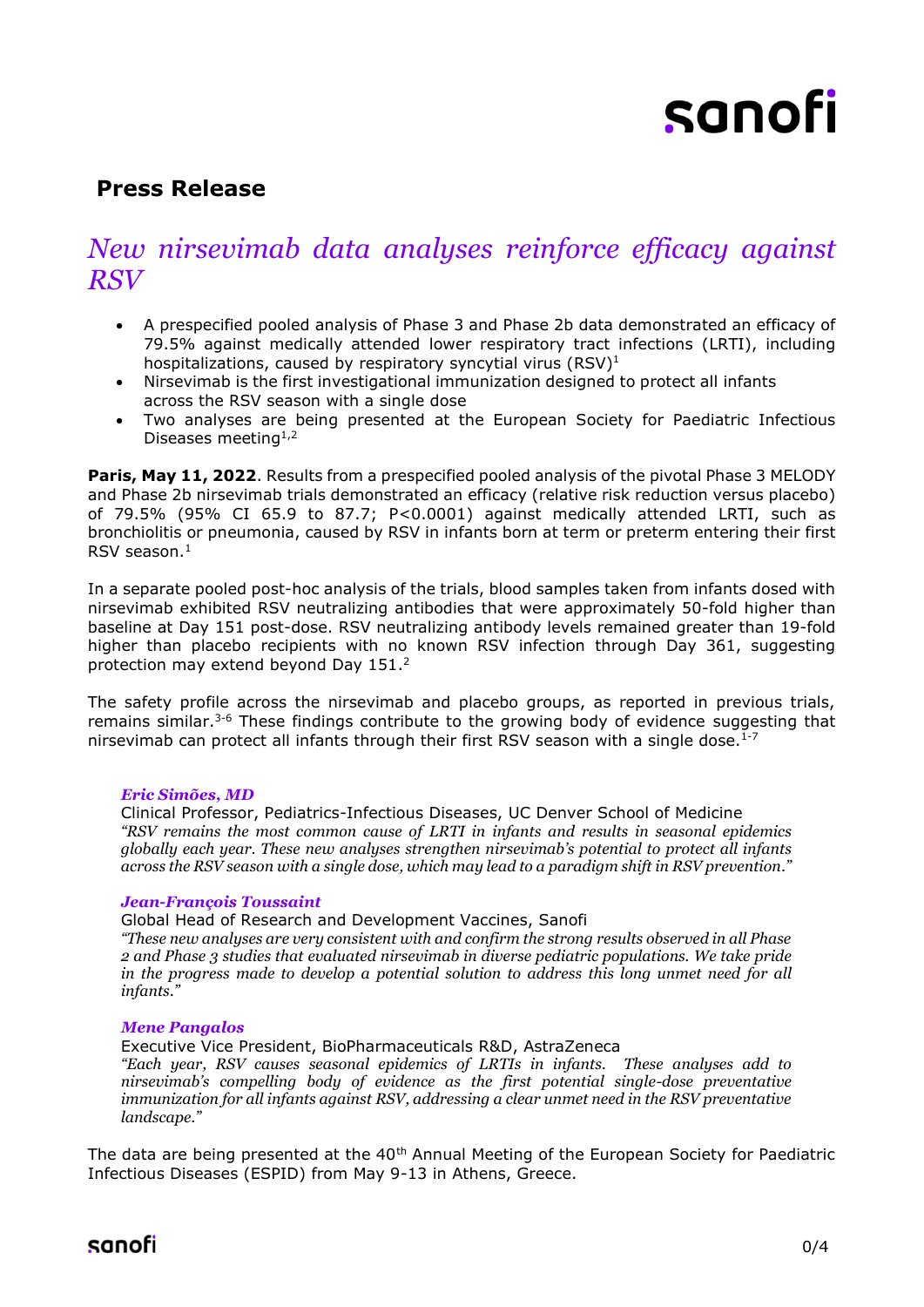Nirsevimab is being developed by Sanofi and AstraZeneca.

## **About nirsevimab**

Nirsevimab is an investigational long-acting antibody designed to protect all infants from birth entering their first RSV season with a single dose. Due to its extended half-life technology, nirsevimab is being developed as a single dose for protection of all infants through their first RSV season. 5,6,8

Nirsevimab is an immunization designed to provide direct RSV protection to all infants via an antibody to help prevent LRTI caused by RSV. Monoclonal antibodies do not require the activation of the immune system to help offer rapid and direct protection against disease.<sup>9</sup>

In March 2017, Sanofi and AstraZeneca announced an [agreement](https://www.sanofi.com/en/media-room/press-releases/2017/2017-03-03-08-00-00) to develop and commercialize nirsevimab. Under the terms of the agreement, AstraZeneca leads all development and manufacturing activities and Sanofi will lead commercialization activities and record revenues. Under the terms of the global agreement, Sanofi made an upfront payment of €120m, has paid a development milestone of €30m and will pay up to a further €465m upon achievement of certain development and sales-related milestones. The two companies share all costs and profits. Revenue from the agreement is reported as Collaboration Revenue in the Company's financial statements.

Nirsevimab has been granted regulatory designations to facilitate expedited development by several regulatory agencies around the world. These include Breakthrough Therapy Designation by The China Center for Drug Evaluation under the National Medical Products Administration; [Breakthrough Therapy Designation](https://www.astrazeneca.com/media-centre/press-releases/2019/us-fda-grants-breakthrough-therapy-designation-for-potential-next-generation-rsv-medicine-medi8897.html) from the US Food and Drug Administration; access granted to the European Medicines Agency (EMA) [PRIority MEdicines](https://www.astrazeneca.com/media-centre/press-releases/2019/ema-grants-prime-eligibility-for-potential-next-generation-rsv-medicine-medi8897-05022019.html) scheme; Promising Innovative Medicine designation by the UK Medicines and Healthcare products Regulatory Agency; and named "a medicine for prioritized development" under the Project for Drug Selection to Promote New Drug Development in Pediatrics by the Japan Agency for Medical Research and Development (AMED). The safety and efficacy of nirsevimab is currently being evaluated under an accelerated assessment procedure by the EMA. Nirsevimab has not been approved by any regulatory authority.

## **About the pivotal nirsevimab clinical trials**

The Phase 2b trial was a randomized, placebo-controlled trial designed to measure the efficacy of nirsevimab against medically attended LRTI through 150 days post-dose. Healthy preterm infants of 29–35 weeks' gestation were randomized (2:1) to receive a single 50mg intramuscular injection of nirsevimab or placebo. Between November 2016 and December 2017, 1,453 infants were randomized (nirsevimab, n=969; placebo, n=484) at the RSV season start. Research was conducted in both hemispheres, at 164 sites in 23 countries.<sup>6</sup> [Data was published](https://www.sanofi.com/en/media-room/press-releases/2020/2020-07-30-08-15-00) in the *New England Journal of Medicine* (*NEJM)* in July 2020. The dosing regimen was optimized based on further exploration of this data. The subsquent Phase 3 study MELODY applied the optimized dosing regimen.<sup>1,5</sup>

The Phase 3 MELODY trial was a randomized, placebo-controlled trial conducted across 21 countries designed to determine efficacy of nirsevimab against medically attended LRTI due to RSV confirmed by reverse transcriptase polymerase chain reaction testing through 150 days after dosing, versus placebo, in healthy late preterm and term infants (35 weeks gestational age or greater) entering their first RSV season.<sup>5</sup> Infants were randomized (2:1) to receive a single 50mg (in infants weighing <5kg) or 100mg (in infants weighing ≥5kg) intramuscular injection of nirsevimab or placebo. Between July 2019 and March 2020, 1,490 infants were randomized to either nirsevimab or placebo at the RSV season start.<sup>3</sup> Data was published on the primary [analysis](https://www.sanofi.com/en/media-room/press-releases/2022/2022-03-03-08-00-00-2395880) in *NEJM* in March 2022.

The prespecified pooled analyses of the Phase 3 and the Phase 2b trials looked at infants receiving the optimized dosing regimen (infants <5 kg at dosing and receiving the 50 mg dose from Phase 2b and the infants from Phase 3), and demonstrated an efficacy of 79.5% (95% CI

## sanofi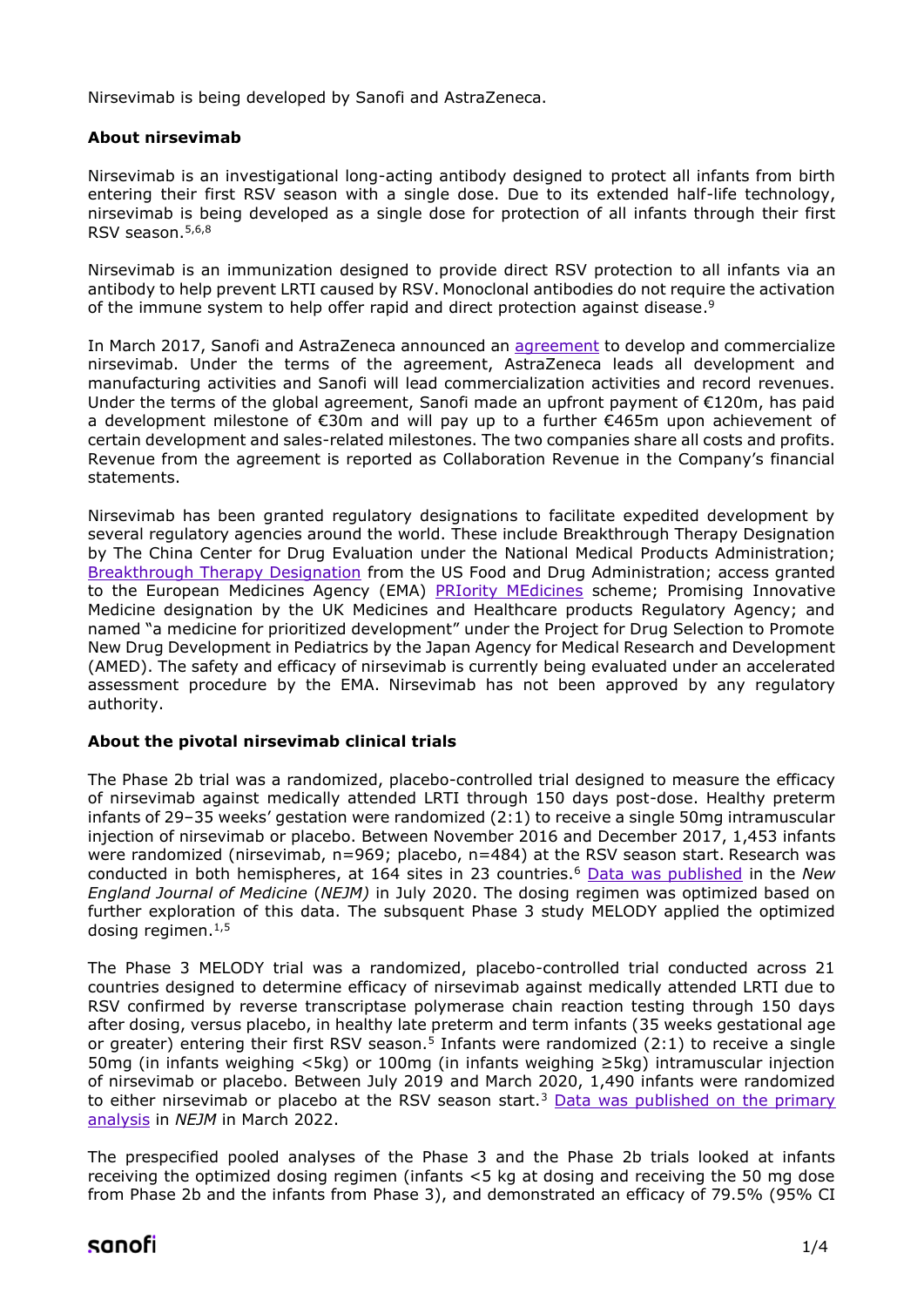65.9 to 87.7, P<0.0001) against medically attended LRTI and 77.3% (95% CI 50.3, 89.7, P<0.001) against RSV LRTI hospitalizations. The analysis was based on 2,350 infants of which 1,564 infants were randomized to receive nirsevimab and 786 infants were randomized to receive placebo.<sup>1</sup>

The results of MELODY, Phase 2/3 MEDLEY and the Phase 2b trials demonstrate that nirsevimab provides protection against RSV in all infants entering their first RSV season with a single dose.1- <sup>5</sup> This all-infant population includes preterm, healthy late preterm and term infants, as well as infants with specific conditions.

These trials form the basis of regulatory submissions that began in 2022.

## **About RSV**

RSV is the most common cause of lower respiratory tract infections (LRTI), including bronchiolitis and pneumonia in infants.<sup>10</sup> It is also a leading cause of hospitalization in all infants, with most hospitalizations for RSV occurring in healthy infants born at term.<sup>11-14</sup> Globally, in 2015, there were approximately 30 million cases of acute lower respiratory infections leading to more than three million hospitalizations, and it was estimated that there were 60,000 in-hospital deaths of children younger than five years.<sup>15,16</sup> In recent months, there has been a resurgence of RSV following the easing of COVID-19 public health measures.<sup>17,18</sup> Globally, in 2017, RSV-related direct medical costs—including hospital, outpatient and follow-up care—were estimated at €4.82 billion.<sup>19</sup>

## *About Sanofi*

We are an innovative global healthcare company, driven by one purpose: we chase the miracles of science to improve people's lives. Our team, across some 100 countries, is dedicated to transforming the practice of medicine by working to turn the impossible into the possible. We provide potentially life-changing treatment options and life-saving vaccine protection to millions of people globally, while putting sustainability and social responsibility at the center of our ambitions.

Sanofi is listed on EURONEXT: SAN and NASDAQ: SNY

## *Media Relations*

**Sandrine Guendoul** | + 33 6 25 09 14 25 | [sandrine.guendoul@sanofi.com](mailto:sandrine.guendoul@sanofi.com) **Sally Bain** | + 1 617 834 6026 | [sally.bain@sanofi.com](mailto:sally.bain@sanofi.com) **Nicolas Obrist** | + 33 6 77 21 27 55 | [nicolas.obrist@sanofi.com](mailto:nicolas.obrist@sanofi.com) **Kate Conway** | + 1 508 364 4931 | kate.conway@sanofi.com

### *Investor Relations*

**Eva Schaefer-Jansen** | + 33 7 86 80 56 39 | [eva.schaefer-jansen@sanofi.com](mailto:eva.schaefer-jansen@sanofi.com) **Arnaud Delépine** | + 33 6 73 69 36 93 | [arnaud.delepine@sanofi.com](mailto:arnaud.delepine@sanofi.com) **Corentine Driancourt** | + 33 6 40 56 92 21 | [corentine.driancourt@sanofi.com](mailto:corentine.driancourt@sanofi.com) **Felix Lauscher** | + 1 908 612 7239 | [felix.lauscher@sanofi.com](mailto:felix.lauscher@sanofi.com) **Priya Nanduri** | +1 908 981 5560 | [priya.nanduri@sanofi.com](mailto:priya.nanduri@sanofi.com) **Nathalie Pham** | + 33 7 85 93 30 17 | [nathalie.pham@sanofi.com](mailto:nathalie.pham@sanofi.com)

#### **Sanofi Forward-Looking Statements**

This press release contains forward-looking statements as defined in the Private Securities Litigation Reform Act of 1995, as amended. Forward-looking statements are statements that are not historical facts. These statements include projections and estimates and their underlying assumptions, statements regarding plans, objectives, intentions and expectations with respect to future financial results, events, operations, services, product development and potential, and statements regarding future performance. Forward-looking statements are generally identified by the words "expects", "anticipates", "believes", "intends", "estimates", "plans" and similar expressions. Although Sanofi's management believes that the expectations reflected in such forward-looking statements are reasonable, investors are cautioned that forward-looking information and statements are subject to various risks and uncertainties, many of which are difficult to predict and generally beyond the control of Sanofi, that could cause actual results and developments to differ materially from those expressed in, or implied or projected by, the forward-looking information and statements. These risks and uncertainties include among other things, the uncertainties inherent in research and development, future clinical data and analysis, including post marketing, decisions by regulatory authorities, such as the FDA or the EMA, regarding whether and when to approve any drug, device or biological application that may be filed for any such product candidates as well as their decisions regarding labelling and other matters that could affect the availability or commercial potential of such product candidates, the fact that product candidates if approved may not be commercially successful, the future approval and commercial success of therapeutic alternatives, Sanofi's ability to benefit from external growth opportunities, to complete related transactions and/or obtain regulatory clearances, risks associated with intellectual property and